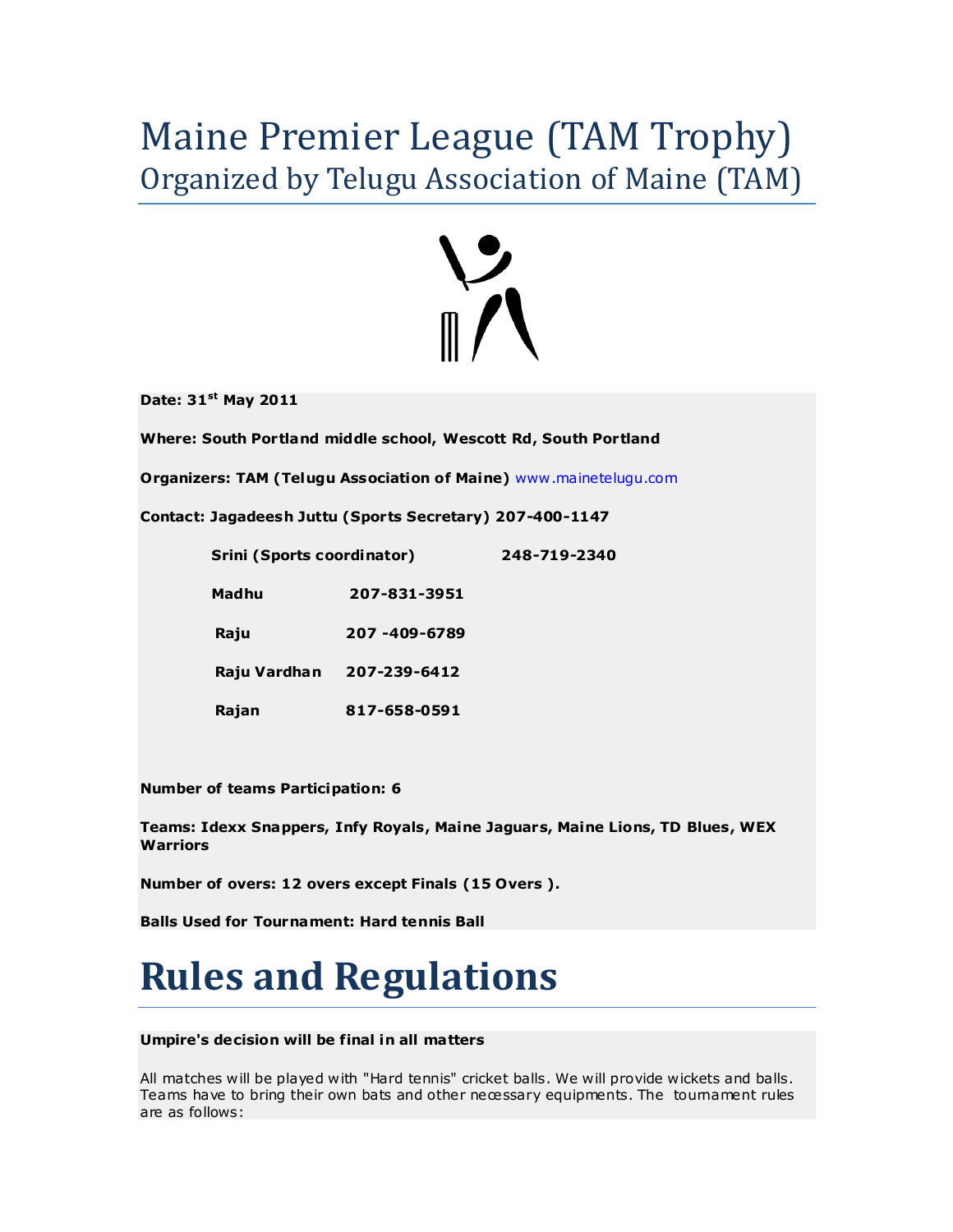- 1. Each game shall be played between two teams of 11 **players** each.
- 2. Each game shall have a maximum of **12** overs per side.
- 3. 2 bowlers can bowl a **maximum of 3 overs**.
- 4. There will be **no LBWs and no Leg byes.**
- 5. A ball bowled shall be deemed a **wide**, by the umpire, if at the point at which it crosses the batsman (in normal batting stance and hasn't touched the ball) it is
	- o More than 30 inches away from the off stump on the offside, or
	- o The ball rises over the batsman.
- 6. A ball shall be deemed a no-ball if:
	- o The bowler has over-stepped the popping crease. **One free hit will be given to the batsman for front foot over stepping of crease.**
	- $\circ$  The ball is a full-toss above the waist height of the batsman in normal stance, or rising above the shoulder at normal stance.
- 7. In the event of a **tied match**, when both teams have an identical number of runs at the end of the allotted 12 overs - the winner shall be determined by super over rule (see at the end for rule details).
- 8. In the event of rain once a match is started and min. of an over bowled by a team. The match will be considered a draw and each team gets 1 point.
- 9. In the event of rain or unavailability of ground, Match will be rescheduled by TAM.

### *Other Rules:*

- 1. Both wide and no-ball shall count as extra run and an extra ball will have to bowl each extra wide or no-ball.
- 2. Runs for Byes are allowed
- 3. A batsman can be stumped off a wide ball, or run-out off a wide or a no-ball.
- 4. A ball shall be deemed a dead ball if the ball bounces more than once before reaching the batsman
- 5. In a situation where the stumps are knocked down and the batsmen are looking to run an extra run (in an over throw situation), if there is a possibility of a runout again - the fielders have to fix the stumps back in an upright normal position and then knock the stumps down again.
- 6. Wicket Keeper is allowed to bowl in the tournament.
- 7. Top 4 teams will play semi finals. To reach finals 1 plays with 4 and 2 plays with 3.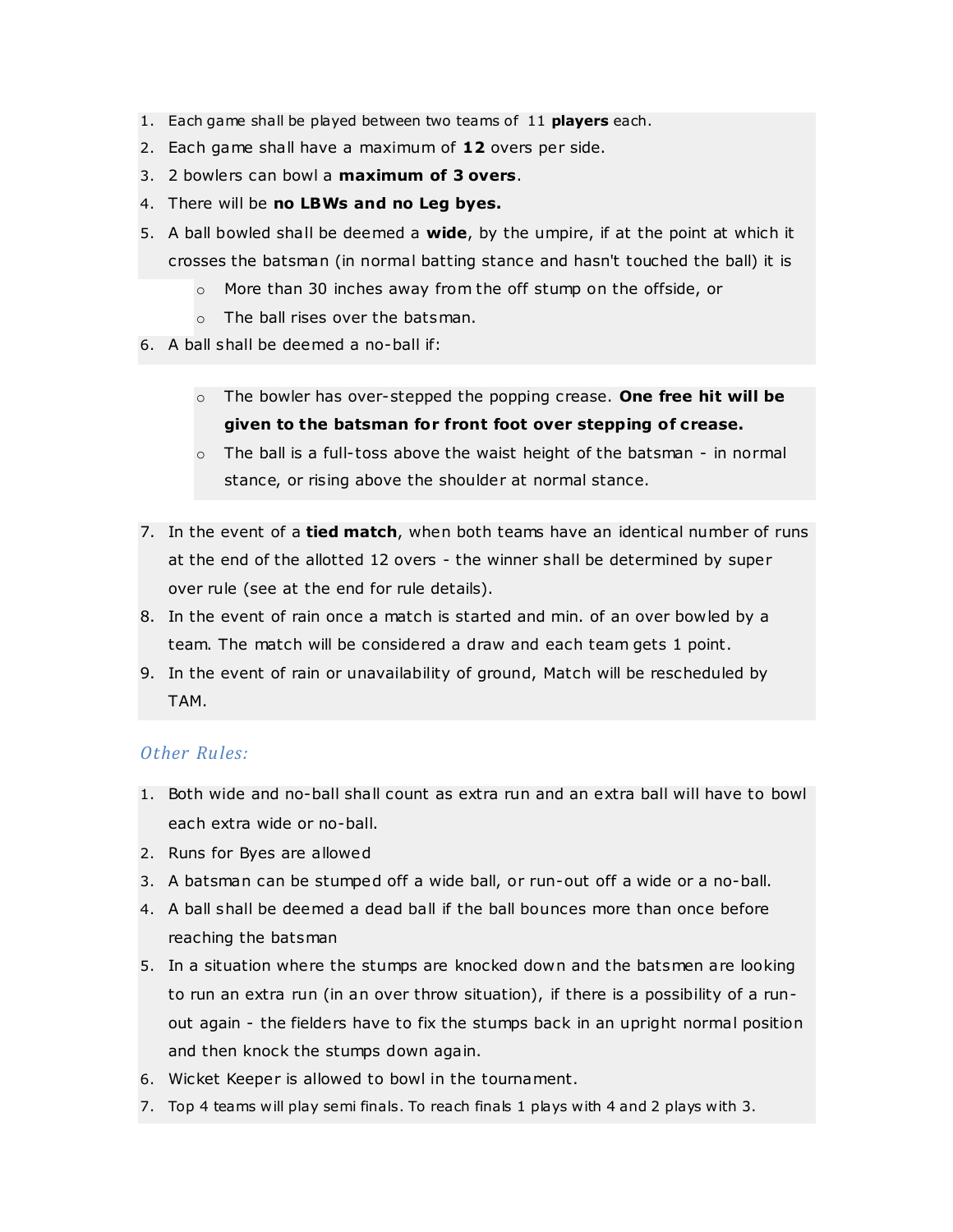### Match Timings

- 1. All matches are scheduled to start on time 6:00 PM on weekdays and 9 AM on weekends and second match on weekend starts at 11.30 AM.
- 2. Either captains or designated captains should be present for the toss before the start time.
- 3. Teams not reporting in time will be disqualified after 2 times of not showing up on time.
- 4. All teams are expected to be prompt and ready to play.
- 5. Coin toss will be completed off the field, and both teams will be fully prepared to take the field as soon as the field is available.
- 6. All team members should be present before the match on the field. The game will not be held up due to the absence of any player of either side.
- 7. Any side not ready to take the field will forfeit the match if the rival captain doesn't agree to play on other day.
- 8. It is expected of all teams to finish one innings in 1 hour and the match within 2 hours. In order to accomplish this teams are expected to show up at least 15 minutes before the scheduled start time. This will allow time to set up the pitch and boundary markers. It takes at least 15 minutes to setup the ground.
- 9. \$150 per team will be collected towards the participation in the tournament.
- 10. Players from one team cannot play in other team during the entire tournament
- 11. Teams can submit up to 16 players, once the players list is submitted no additions can be done during the entire tournament. There is no modifications to the team once the tournament is started.
- 12. Only wicket Keeper can wear gloves.
- 13. At the end of each match its team captains responsibility to clean any bottles or trash and collect flags from the ground.
- **14.Abusing players or umpires are not accepted during the tournament. If there is any dispute only captain is allowed to discuss with the umpire for not more than 3 min.**
- **15.Final decisions for any disputes during the play will be taken by Match referee.**
- 16. Any batsman who is declared injured or retired hurt by umpires can only come back for batting as a last batsman.
- 17. Decision of allowing a by runner will be taken by the Umpires by considering the opinion of captain of fielding side. By runner must be from the playing 11.